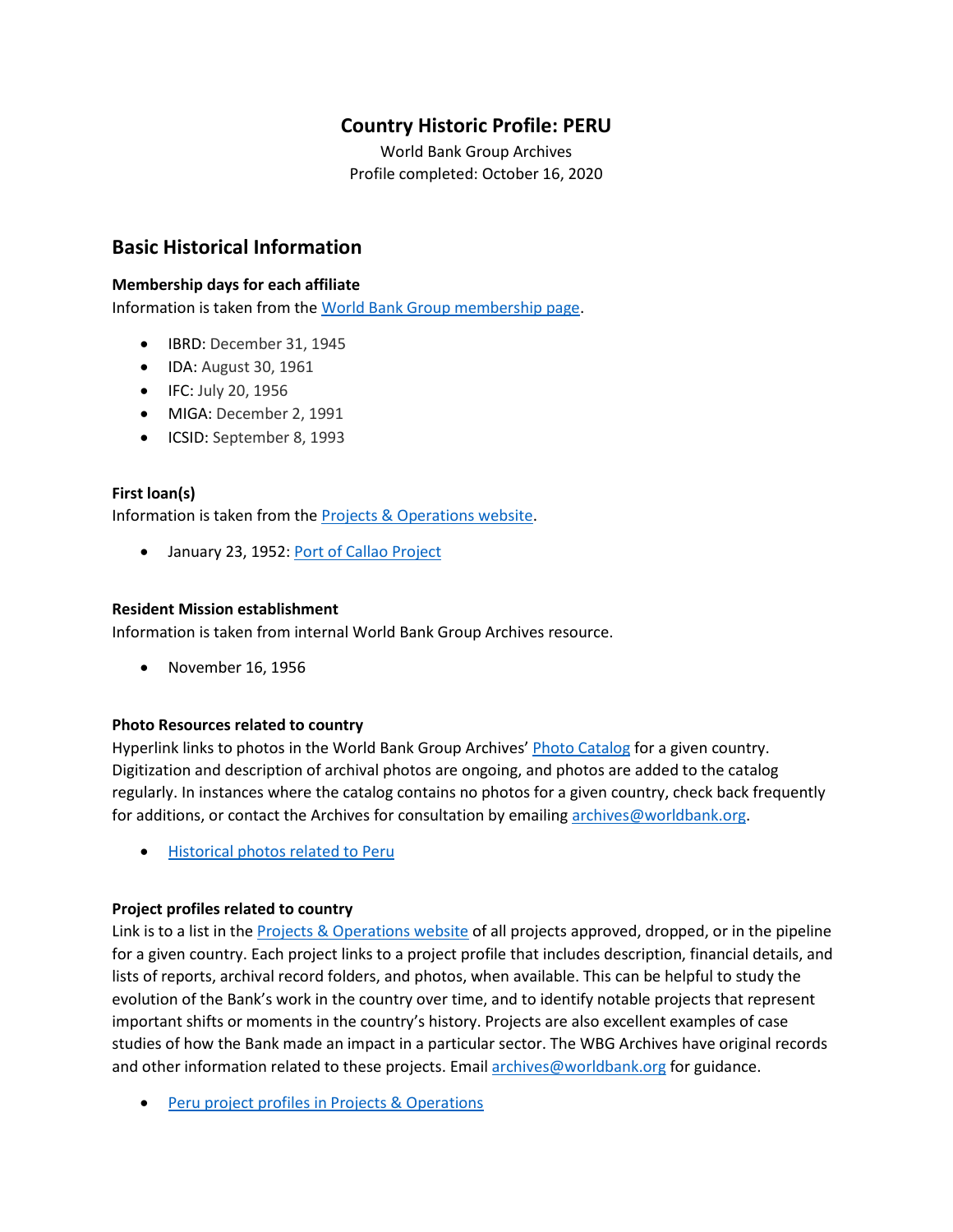#### **Description of operational records in Archives Holdings**

Archival records relating to Bank operations are described according to the ISAD(g) standard and are accessible in our **Archives Holdings catalog**. Descriptions include lengthy organizational histories of the regional vice presidency responsible for operations in that region and a description of records created and transferred to the Archives by that vice presidency. The descriptions in the catalog can be helpful to understand the organizational context of Bank work, and to understand more about the content of the records in the Archives.

• [Records of the Latin America and Caribbean Regional Vice Presidency](https://archivesholdings.worldbank.org/records-of-latin-america-and-caribbean-regional-vice-presidency)

## **Chronology events**

Events have been selected from the Archivists' Chronology, an 800+ page resource compiled by Bank Group archivists over the course of the institution's history. Events chosen include important firsts, milestones and other events that evidence the country's development history and/or its relationship with the World Bank Group. The Archivists' Chronology is accessible on [this page.](https://www.worldbank.org/en/about/archives/history/timeline) This list of events can be helpful to determine if you'd like to dig deeper into any moments in the country's history of engagement with the Bank. The WBG Archives may have original records and other information about these events. Email [archives@worldbank.org](mailto:archives@worldbank.org) for guidance.

**Bretton Woods Conference; Representatives from Peru Attend** 

July 1-22, 1944

**IBRD Articles of Agreement Signed by Peru** December 31, 1945

**First Bank Mission to Peru**  March 10, 1948

**First Funding for Peru: Port of Callao Project**  January 23, 1952

**IFC Articles of Agreement Signed by Peru** July 20, 1956

**Bank-FAO Agricultural Survey Mission to Peru**  June 25, 1958

**Bank Agricultural Survey Mission Goes to Peru** October 12, 1959

**Bank Sponsors Peru Transportation Survey**  May 24, 1961

**IDA Articles of Agreement Signed by Peru** August 30, 1961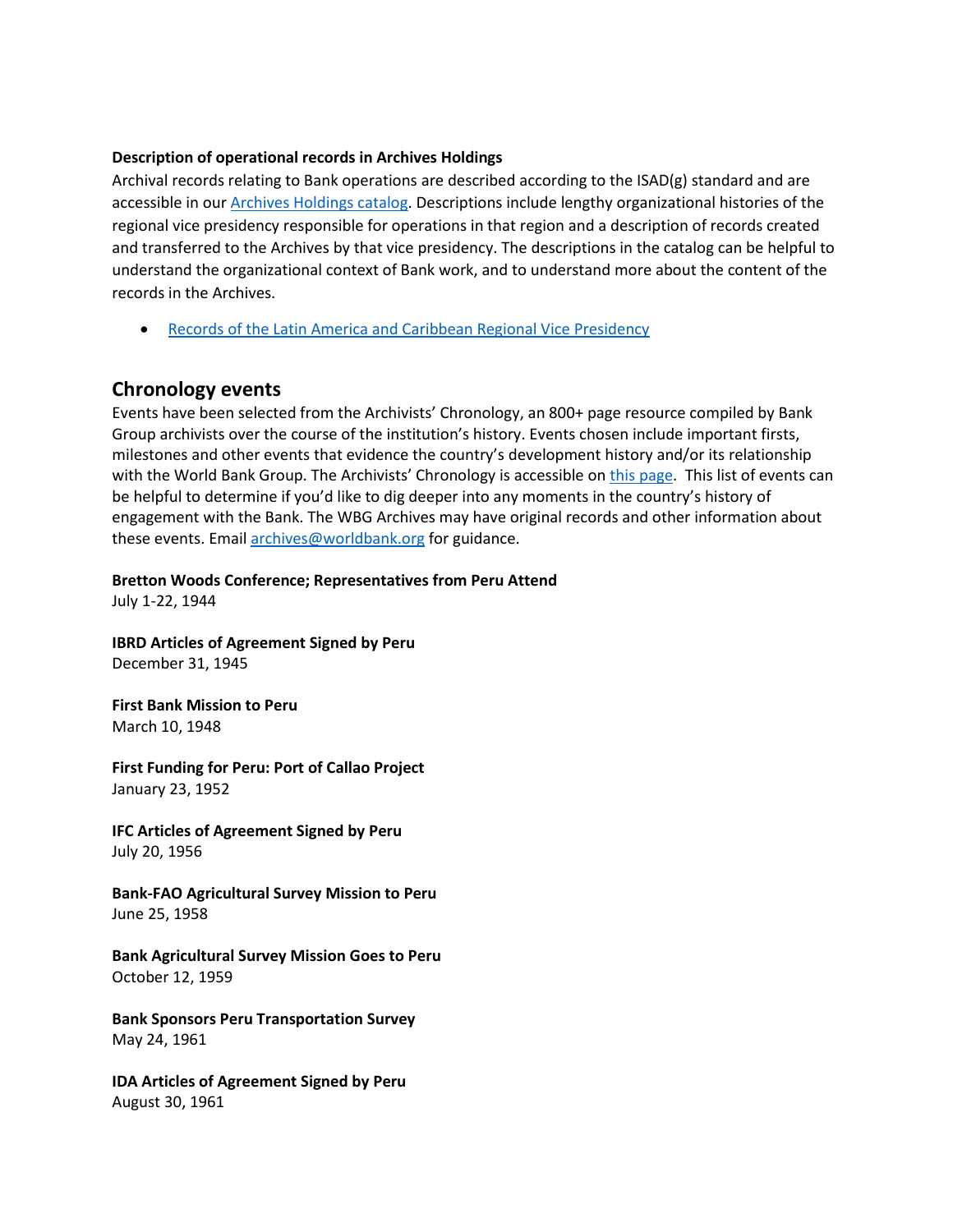#### **Bank Allocates Funds for Foreign Exchange Costs of Road Feasibility Studies in Peru**  November 24, 1964

**Bank Economic Mission Arrives in Peru**  March 14, 1965

**First Consultative Group for Peru Meeting**  July 21, 1966

**Announcement of Approval of Peru Road Reconstruction Project**  September 9, 1970

**First Bank Grants for Agricultural Research; Among the Recipients is the International Potato Center in Peru** February 3, 1972

**MIGA Articles of Agreement Signed by Peru** December 2, 1991

**Peru Joins ICSID** September 8, 1993

**World Bank Loan to help Preserve Cultural Assets in Peru**  September 15, 2004

## **World Bank Group Timeline Events**

Events are selected from th[e World Bank Group Timeline.](https://timeline.worldbank.org/#event-bretton-woods-conference-begins) The Timeline is an online platform created by the Archives designed to highlight the important events in the Bank Group's history and to illuminate those events through a variety of archival records, photos, video and audio clips, oral history transcripts, reports, and more.

None.

## **Early Country Economic Reports**

Reports have been selected from the [Documents & Reports website,](https://documents.worldbank.org/) a database of publicly available World Bank Group authored reports and publications dating to the opening of the Bank in 1946. Country economic reports that are selected here are, in many cases, some of the earliest economic studies ever published on Bank member countries. Reports discussing the whole economy of a country, rather than individual sectors, are prioritized in this list.

| Population and Manpower in the Economic Development of Peru | March 3, 1948    |
|-------------------------------------------------------------|------------------|
| The Economic Position of Peru                               | December 8, 1950 |
| The Economy of Peru                                         | October 21, 1951 |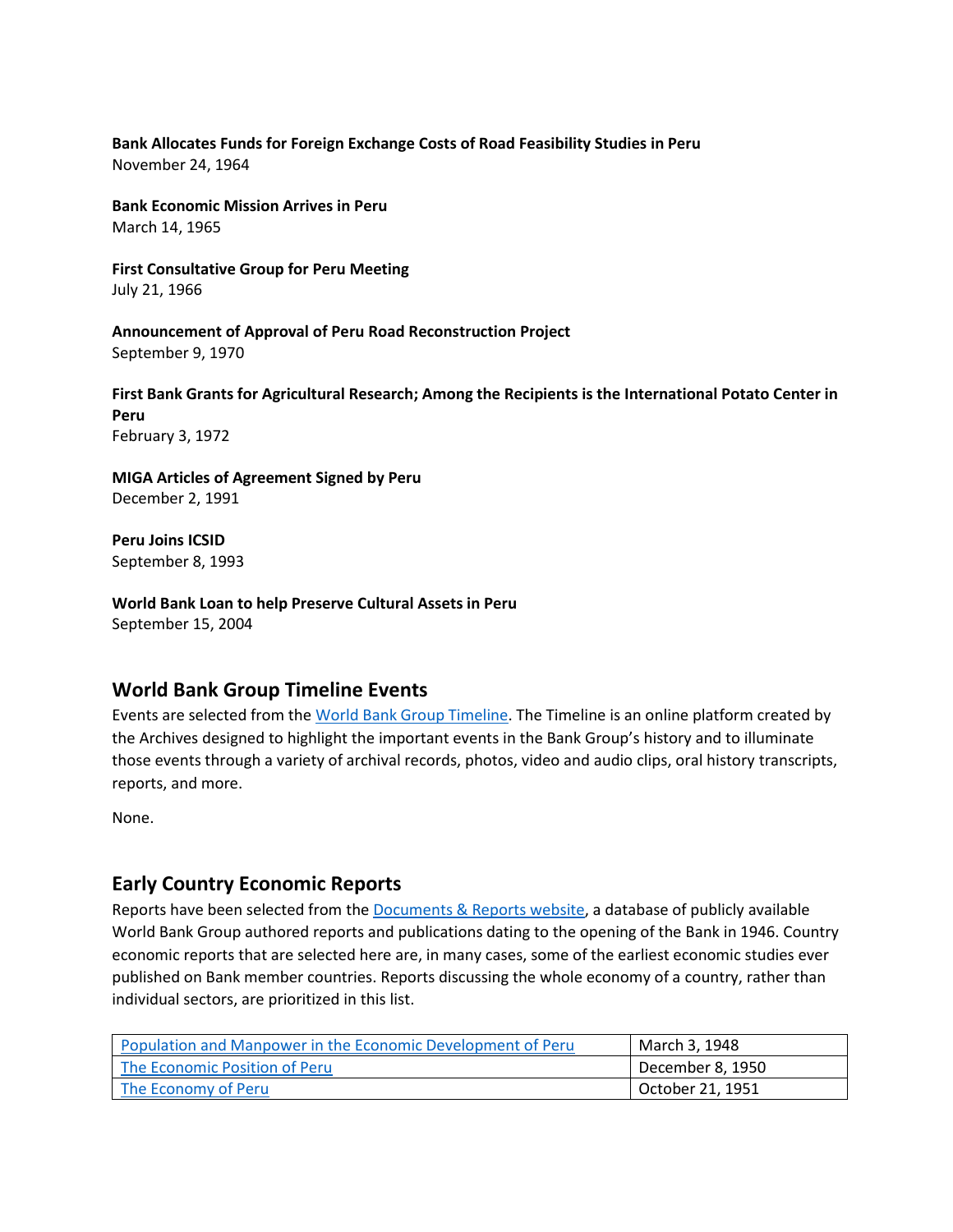| Peru - The Economy                                                     | March 31, 1954     |
|------------------------------------------------------------------------|--------------------|
| Peru - Current Economic Position and Prospects                         | July 31, 1955      |
| Peru - Current Economic Position and Prospects                         | February 28, 1957  |
| <b>Peru - Current Economic Position and Prospects</b>                  | November 4, 1959   |
| Peru – Current Economic Position and Prospects                         | September 30, 1962 |
| Peru - Current Economic Position and Prospects                         | February 28, 1965  |
| Peru - Recent Economic Performance and Policies                        | July 31, 1966      |
| Peru - Economic Growth - Problems and Prospects                        | March 31, 1971     |
| Peru - Economic Situation and Medium-Term Prospects                    | January 31, 1972   |
| Peru - Current Economic Position and Prospects                         | May 31, 1973       |
| Peru – Economic Position and Prospects                                 | March 31, 1975     |
| Peru - Country Economic Memorandum                                     | November 30, 1984  |
| Peru - Country Economic Memorandum                                     | December 31, 1985  |
| Peru - Policies to Stop Hyperinflation and Initiate Economic Recovery: | December 15, 1988  |
| <b>Main Report</b>                                                     |                    |

# **Country Assistance Strategies**

The list is based on a similar list compiled by the World Bank's Secretary's staff. Introduced in 1990 and replaced by the Country Partnership Framework (CPF) in 2014, the CAS is an overview of each borrowing country's current economic situation and contains a discussion of its development challenges, prospects, and project-planning. CASs were often initially published as part of project documents but later on were published as standalone documents.

| <b>Country Strategies Included within Project Documents</b>        |                   |  |  |
|--------------------------------------------------------------------|-------------------|--|--|
| Peru - Privatization Adjustment Loan Project                       | March 30, 1993    |  |  |
| <b>Stand-Alone Country Strategies</b>                              |                   |  |  |
| Peru - Country assistance strategy                                 | October 28, 1994  |  |  |
| <b>Peru - Country Assistance Strategy</b>                          | June 26, 1997     |  |  |
| Peru - Country assistance strategy progress report                 | March 30, 2001    |  |  |
| Peru - Country assistance strategy                                 | August 19, 2002   |  |  |
| Peru - Country assistance strategy progress report                 | November 9, 2004  |  |  |
| <b>Peru - Country Partnership Strategy</b>                         | December 19, 2006 |  |  |
| Peru - Country partnership strategy progress report for the period |                   |  |  |
| <b>FY07-FY09</b>                                                   | January 15, 2009  |  |  |
| Peru - Country partnership strategy for the period FY12-FY16       | February 1, 2012  |  |  |
| Peru - Performance and learning review of the country partnership  |                   |  |  |
| strategy for the period FY12-FY16                                  | April 7, 2015     |  |  |
| Peru - Country partnership framework for the period FY17-FY21      | April 4, 2017     |  |  |
| Peru - Performance and Learning Review of the Country Partnership  |                   |  |  |
| Framework for the Period FY2017-FY2021                             | April 25, 2019    |  |  |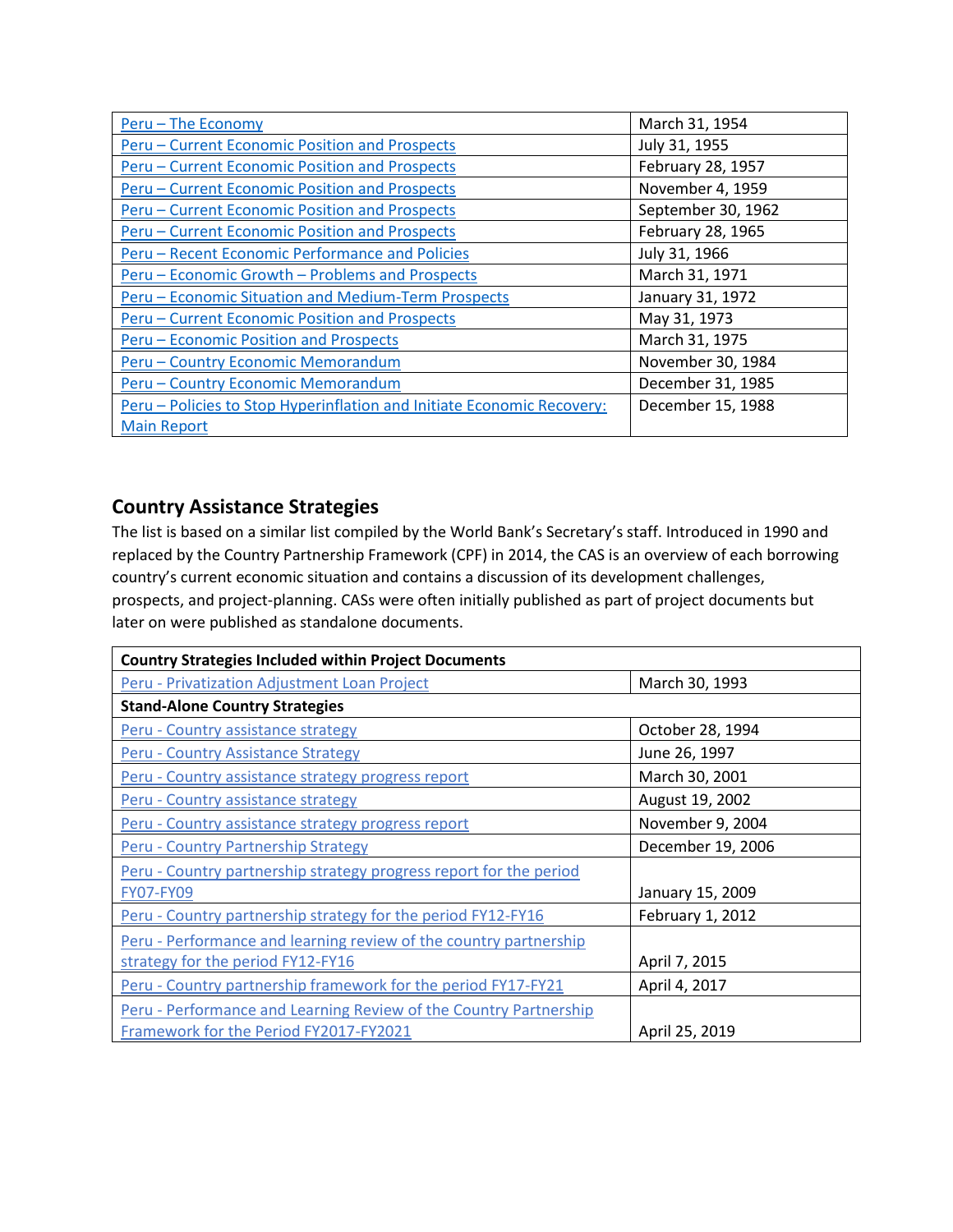## **Staff Newsletters**

Resources have been selected from the World Bank Group's [Documents & Reports website.](https://documents.worldbank.org/) The World Bank has produced a staff newsletter since 1947. The publication changed its name twice: from International Bank Notes to Bank Notes in 1971 and then to Bank's World in 1982. The newsletter moved online in 2000 and physical publication ceased. In addition to offering news relating to Bank operations and country development, the newsletters were intended to foster a sense of community among staff by highlighting social events, marriages and births, the arrival of new staff, recreational events, favorite cooking recipes submitted by staff, and features on different aspects of staff's home country and culture.

|                                              |                   | "Borrowers benefit from the   |
|----------------------------------------------|-------------------|-------------------------------|
| International Bank Notes -- Vol. 7, Iss. 1   | January 1, 1953   | Bank's advice"                |
|                                              |                   | "The Pacasmayo cement         |
| International Bank Notes -- Vol. 14, Iss. 12 | December 1, 1960  | plant"                        |
| International Bank Notes -- Vol. 15, Iss. 2  | February 1, 1961  | "Power from the Andes"        |
| Bank's World -- Vol. 1, Iss. 7               | July 1, 1982      | "San Lorenzo, once a 'problem |
|                                              |                   | project,' now shows results - |
|                                              |                   | Perseverance in Peru"         |
| Bank's World -- Vol. 1, Iss. 14              | November 10, 1997 | "Bank helps to weather El     |
|                                              |                   | Nino's coming storm"          |
| Bank's World -- Vol. 3, Iss. 1               | January 1, 1999   | Hope in high Andes            |

## **Oral histories**

Oral histories are selected from the World Bank Group Archives' [Oral History website.](https://oralhistory.worldbank.org/) The site contains transcripts of oral history interviews with departed staff and, in lesser number, Executive Directors and other individuals affiliated with or impacted by the World Bank Group. Interviews were conducted as part of an ongoing effort by the Archives to collect the personal stories and reflections of Bank Group staff. A portion of the interviews was conducted as research for publications. Each transcript provides a valuable first-person account of Bank activities and decision-making from the very beginning of its operations.

| Leonard Rist            | July 19, 1961                              |
|-------------------------|--------------------------------------------|
| Mahar Mangahas          | November 28, 1991                          |
| David Knox              | May 21, 1992                               |
| Elkyn Chaparro          | June 29, 1992                              |
| Jonas H. Haralz         | November 11, 1993                          |
| J. Burke Knapp          | October 22, 1990; June 26, 1991; September |
|                         | 24 and 25, 1992; October 10, 1995          |
| Wilfried P. Thalwitz    | January 22, February 12 and 28, 1996       |
| Gary I. Perlin          | June 24 and 25, 2005                       |
| Peter Woicke            | March 7, 2005                              |
| <b>Frannie Leautier</b> | May 16 and 18, 2007                        |
| Pieter P. Bottelier     | January 7, 11, and 19, 1993                |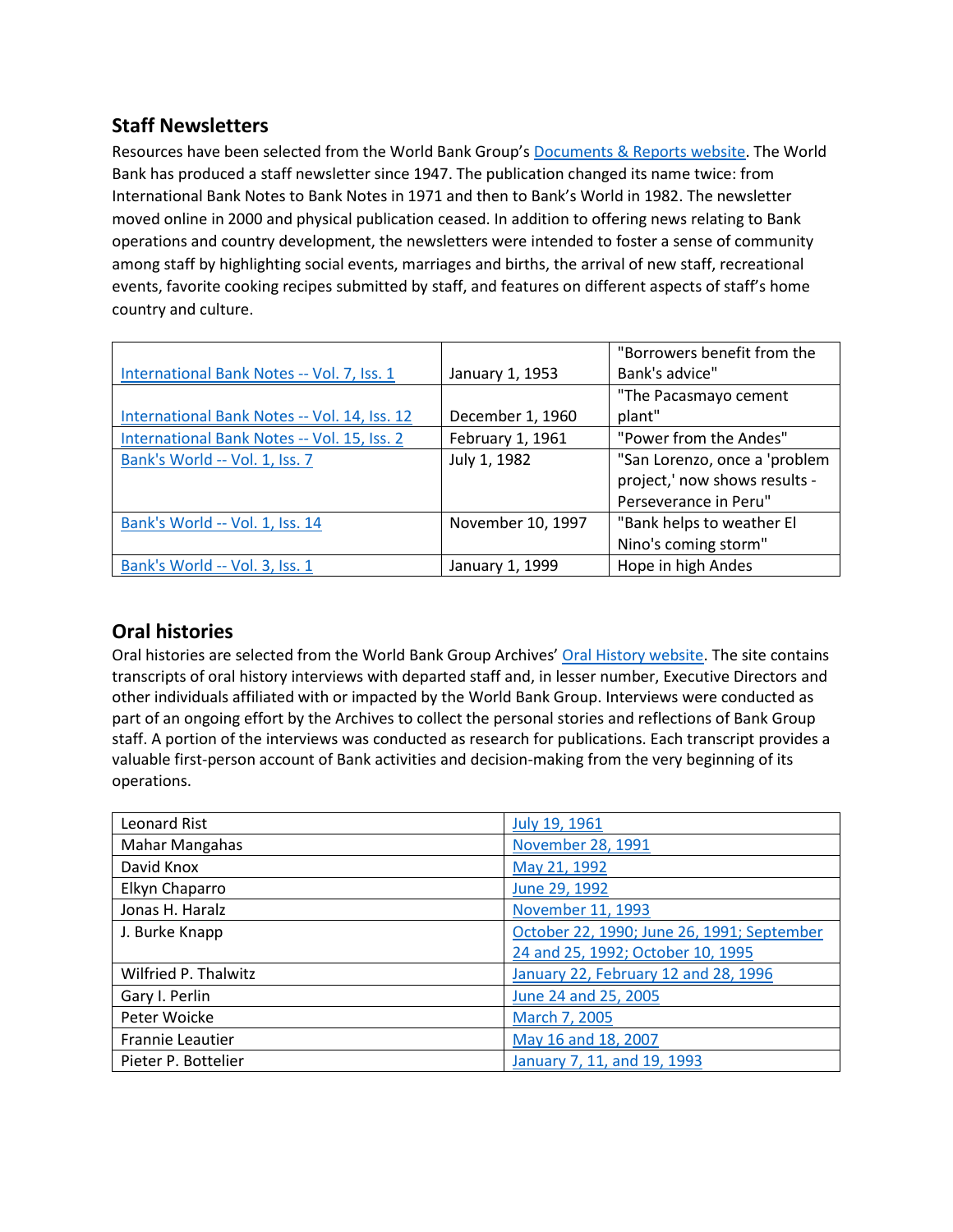## **Online exhibits**

Online exhibits are authored by the World Bank Group staff and are accessible on both the Archives' [external site](https://www.worldbank.org/en/about/archives/history/exhibits) and as a [series of older exhibits](https://documents.worldbank.org/en/publication/documents-reports/documentlist?colti=World%20Bank%20Group%20Archives%20exhibit%20series) in the Documents & Reports website. Exhibits focus on notable personalities and accomplishments in the Bank Group's history.

None.

## **Executive Directors**

The list is based on the World Bank Group [Board of Directors website.](https://worldbankgroup.sharepoint.com/sites/wbsites/ExecutiveBoard/Pages/pc/About-the-Boards-05222019-155532/List-of-Executi-05222019-155839.aspx) The country following the name of each ED indicates their nationality.

| MACHADO, Luis (Cuba)                          | May 7, 1946      | October 31, 1948     |
|-----------------------------------------------|------------------|----------------------|
| BARREDA-MOLLER, Jose, (Peru)                  | November 1, 1948 | October 31, 1950     |
| PEREZ-CHIRIBOGA, Guillermo, (Ecuador)         | November 1, 1950 | October 31, 1952     |
| MACHADO, Luis (Cuba)                          | November 1, 1952 | October 31, 1956     |
| MACHADO, Luis (Cuba)                          | November 1, 1956 | October 31, 1958     |
| MACHADO, Luis (Cuba)                          | November 1, 1958 | October 31, 1962     |
| MACHADO, Luis (Cuba)                          | November 1, 1962 | October 31, 1970     |
| LAJOUS-Martinez, Adrian (Mexico)              | November 1, 1970 | October 31, 1972     |
| UGUETO, Luis, (Venezuela)                     | November 1, 1972 | June 15, 1974        |
| GUARNIERI, Roberto, (Venezuela)               | June 16, 1974    | October 31, 1974     |
| GAVIDIA Hidalgo, Vicente Amado, (El Salvador) | November 1, 1974 | October 31, 1976     |
| PESQUEIRA, Eduardo (Mexico)                   | November 1, 1976 | October 31, 1978     |
| MAYOBRE, Eduardo (Venezuela)                  | November 1, 1978 | October 31, 1980     |
| BLANCO, David, (Bolivia)                      | November 1, 1980 | October 31, 1982     |
| ZALDUENDO, Eduardo (Argentina)                | November 1, 1982 | October 31, 1984     |
| CORTI, Carlos (Uruguay)                       | November 1, 1984 | June 30, 1985        |
| COATES, Kenneth (Uruguay)                     | July 1, 1985     | October 31, 1986     |
| CAMARASA, Felix, A., (Argentina)              | November 1, 1986 | October 31, 1988     |
| MORALES, Raymundo, (Peru)                     | November 1, 1988 | October 31, 1990     |
| CAMARASA, Felix, A., (Argentina)              | November 1, 1990 | October 31, 1992     |
| FLANO, Nicolas, (Chile)                       | November 1, 1992 | October 31, 1994     |
| NOGUES, Julio (Argentina)                     | November 1, 1994 | October 31, 1996     |
| CARIAGA, Juan, (Bolivia)                      | November 1, 1996 | October 31, 1998     |
| GARCIA, Valeriano, (Argentina)                | November 1, 1998 | October 31, 2000     |
|                                               | November 1, 2000 | October 31, 2002 PD  |
| SOTO-PLATERO, Mario, (Uruguay)                |                  | to November 14, 2002 |
| GUADAGNI, Alieto (Argentina)                  | November 1, 2002 | October 31, 2004     |
| QUIJANDRIA, Jaime, (Peru)                     | November 1, 2004 | October 31, 2006     |
| CAMARASA, Felix, A., (Argentina)              | November 1, 2006 | October 31, 2008     |
| CONTRERAS, Dante, (Chile)                     | November 1, 2008 | October 31, 2010     |
| CAMARASA, Felix, A., (Argentina)              | November 1, 2010 | November 7, 2012     |
| FORCIERI, Cesar Guido, (Argentina)            | November 1, 2012 | October 31, 2014     |